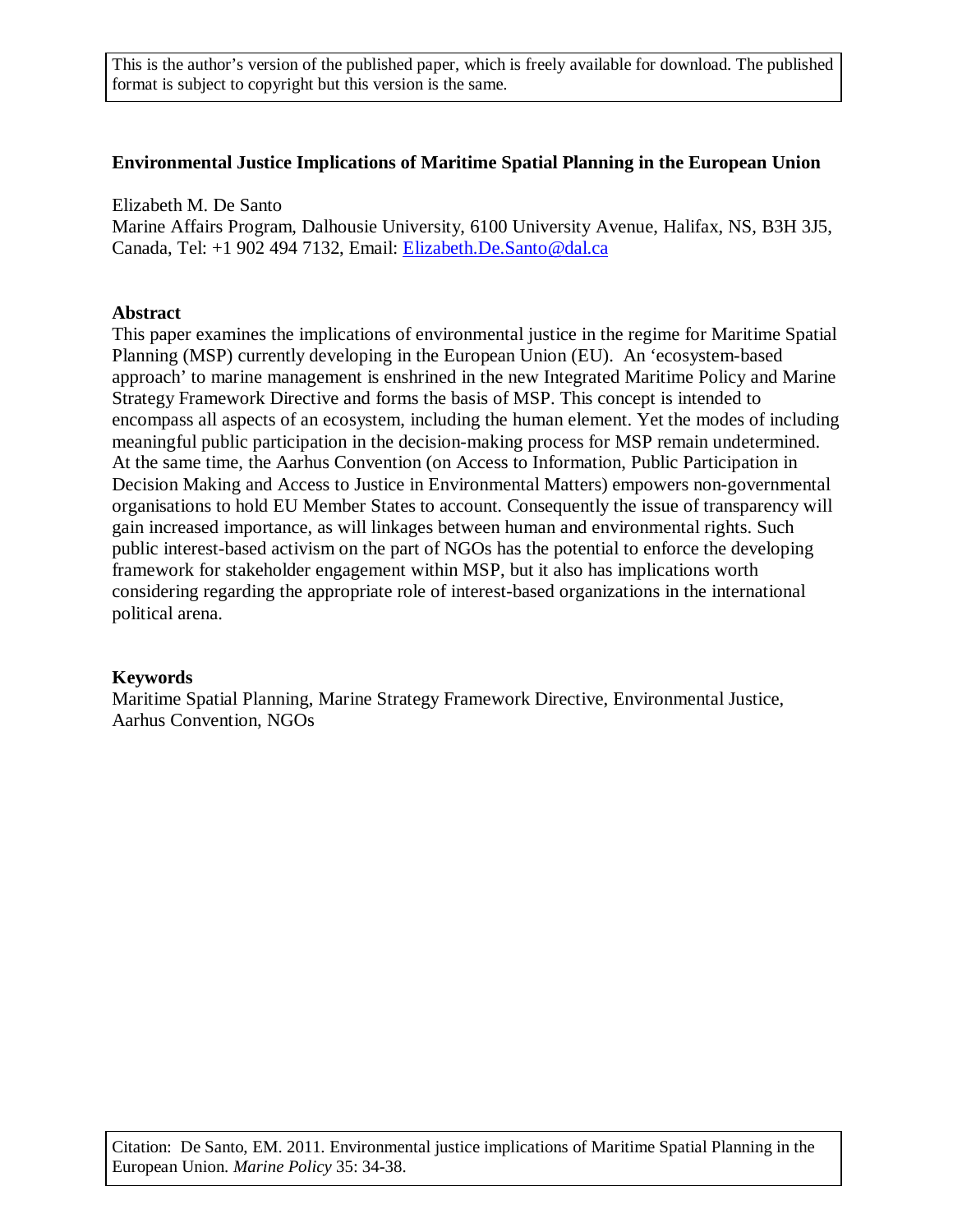#### **1. Introduction**

The political economy of the European Union (EU) is inexorably linked to the maritime environment. Bordered by two oceans and four seas, the EU coastline comprises 70,000 kilometres and the Community's marine regions contribute 40% of its GDP and population [1]. The recent advent of new political instruments for marine environmental management in the EU is linked to a broader agenda towards Maritime Spatial Planning (MSP) and seen as a means of implementing an 'ecosystem-based approach' to marine management. These instruments include the 2007 Integrated Maritime Policy (IMP) and 2008 Marine Strategy Framework Directive (Directive 2008/56/EC hereafter abbreviated as MSFD). In combination with the existing 1992 Habitats Directive, 2002 Common Fisheries Policy, 2000 Water Framework Directive and other relevant legislation, the MSFD and IMP are intended to provide a framework for integrating all uses of the marine environment and 'enhance Europe's capacity to face the challenges of globalisation and competitiveness, climate change, degradation of the marine environment, maritime safety and security, and energy security and sustainability' [1].

However, whilst European environmental legislation has embraced an 'ecosystem-based approach', this concept has a deeper consideration of the human element than commonly perceived. As defined by a consortium of US academic scientists and policy experts [2], ecosystem-based management is an integrated approach to management 'that considers the entire ecosystem, including humans' and its goal is to maintain an ecosystem in a healthy, productive and resilient condition 'so that it can provide the services humans want and need'. That is to say, ecosystem-based approaches to management move away from a species-focused approach and towards a more integrated, holistic view of the system, including linkages with human activities. This results in a coupled social-ecological system in which ecosystem services connect the social domain (*i.e.* cultures, institutions, and individuals) with the ecological domain (*i.e.* local ecosystems, regional seascapes, and large marine ecosystems). Social and political institutions evolve in response to the environment, thus human interaction with the environment is a twoway adaptive process, including both anthropogenic impacts but also being shaped by environmental change. Active public involvement in environmental decision-making is a means of positively influencing the human-environment interface, through increased knowledge, responsibility and ownership. Although the IMP and MSFD call for increased stakeholder participation in marine governance, the mechanism through which this will be implemented has yet to be determined. There is therefore a risk that the human dimension of the social-ecological system is not being fully taken into account whilst the regime for MSP is being designed.

The 1998 Aarhus Convention on Access to Information, Public Participation in Decision-making and Access to Justice in Environmental Matters (hereinafter referred to as the Aarhus Convention) has been adopted by the EU and implemented via a Regulation and two Directives to date. This paper explores the potential of the Aarhus Regulation's 'internal review' mechanism to empower non-governmental organisations (NGOs) and legitimize public interest activism. To that end, this analysis examines how NGOs can hold Member States accountable to their environmental obligations, in particular the goals and expectations set out in the MSFD and broader MSP agenda. The United Kingdom provides a case study example for examining how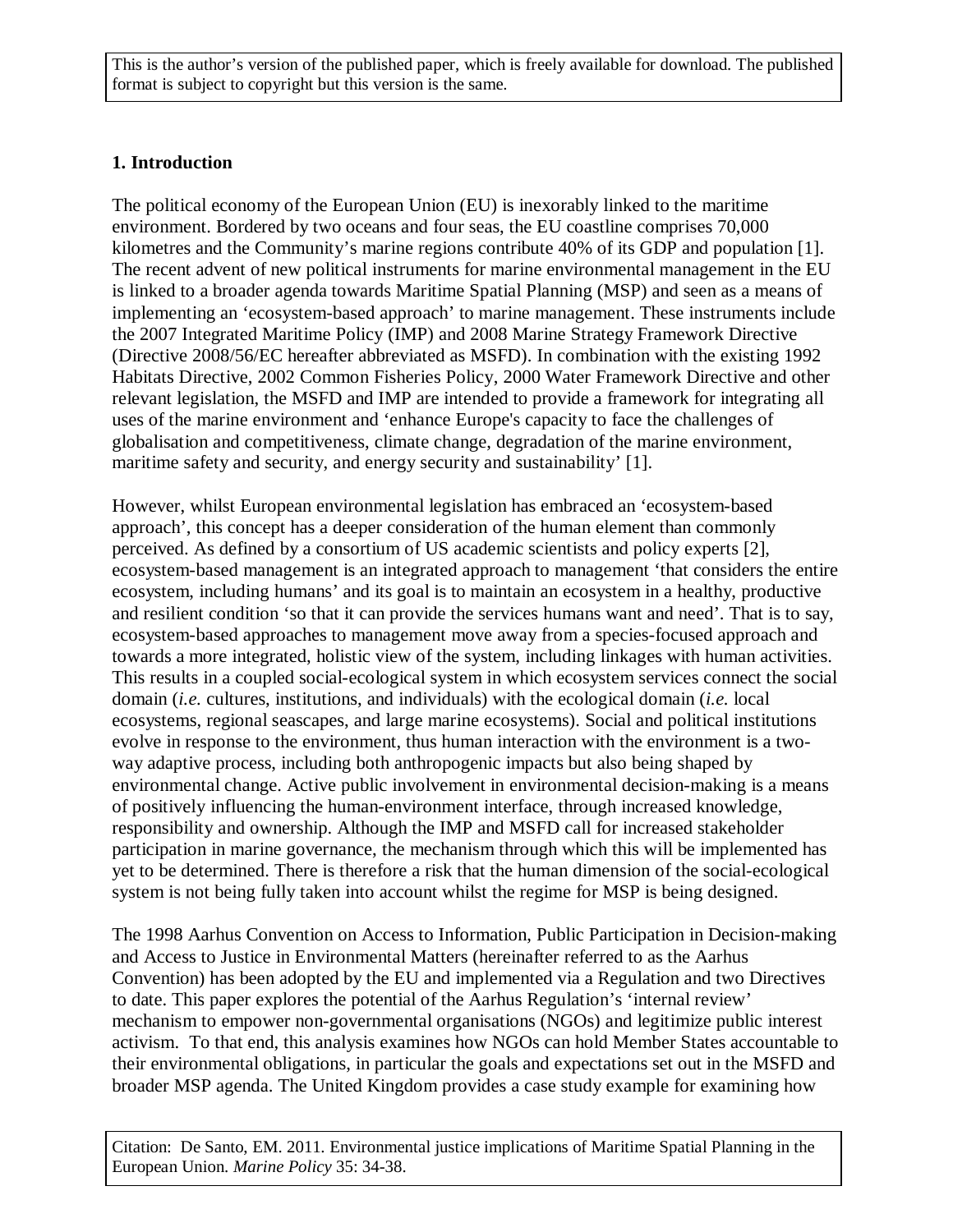EU Member States are addressing their obligations to this suite of legislation meant to harmonise environmental conservation and management in the marine realm. This paper also addresses the emerging discourse of environmental justice in the United Kingdom (UK), as its potential role in linking sustainable development and social inclusion is becoming increasingly evident [3]. As environmental NGOs gain greater understanding of the potential for synergy between sustainability and environmental justice, mechanisms for public interest activism such as the Aarhus Regulation's 'internal review' process could lead to procedural linkages between human rights and environmental rights.

# **2. The Institutional Framework for Maritime Spatial Planning**

The concept of spatially managing multiple uses of the marine environment can be traced back to the design and implementation of the Great Barrier Reef Marine Park over 30 years ago. Spatial approaches to marine management have been evolving with the development of marine protected areas over the past few decades. MSP has recently gained more widespread attention as a tool for improving decision-making, providing a framework for resolving competing human interests whilst managing their impact on the marine environment. With regard to Europe in particular, the Commission envisions MSP as a means for balancing sectoral interests and achieving the sustainable use of marine resources in line with the EU Sustainable Development Strategy. In 2008 the Commission released a communication on MSP (COM(2008) 791) but has not provided detailed guidance on implementing MSP on the national level. To date spatial planning has been occurring on an ad hoc basis; Member States can draw on recent work by the Intergovernmental Oceanographic Commission of UNESCO on a step-by-step approach to implementing MSP that outlines preliminary approaches to spatial management [4].

The IMP lays the foundation for an overarching maritime policy for Europe, encompassing all relevant sectors, and is comprised of two pillars: economic and environmental. The MSFD provides the environmental pillar, with the objective of achieving 'good environmental status' of Europe's marine environment by 2020. These two instruments, in concert with existing and forthcoming legislation, are to provide the basis for MSP in Europe, including stakeholder involvement. However the underlying economic pillar of the IMP is rooted in the Lisbon Strategy, an initiative launched in 2000 by the Heads of State of the European Union, aimed at making Europe 'the most competitive economy in the world' by increasing economic growth and job creation. This prioritisation is one reason why the EU uses the term 'Maritime Spatial Planning' whereas other countries refer to 'Marine Spatial Planning'; the term 'maritime' has a more economic and job-focused connotation [5].

The MSFD's focus on attaining 'good environmental status' is intended to draw together existing instruments addressing marine management and harmonise their efforts; however the definition and exact parameters of what determines 'good environmental status' remain unclear. Discussions about this lack of clarity led to the addition of an Annex to the MSFD prior to its launch that outlines qualitative descriptions of what will be required. It does not however refer to legal instruments that can be used to implement these objectives; that is left up to the Member State to decide. The MSFD addresses European marine management on the national level and it also requires coordination surrounding regional seas. Hence, Member States are required to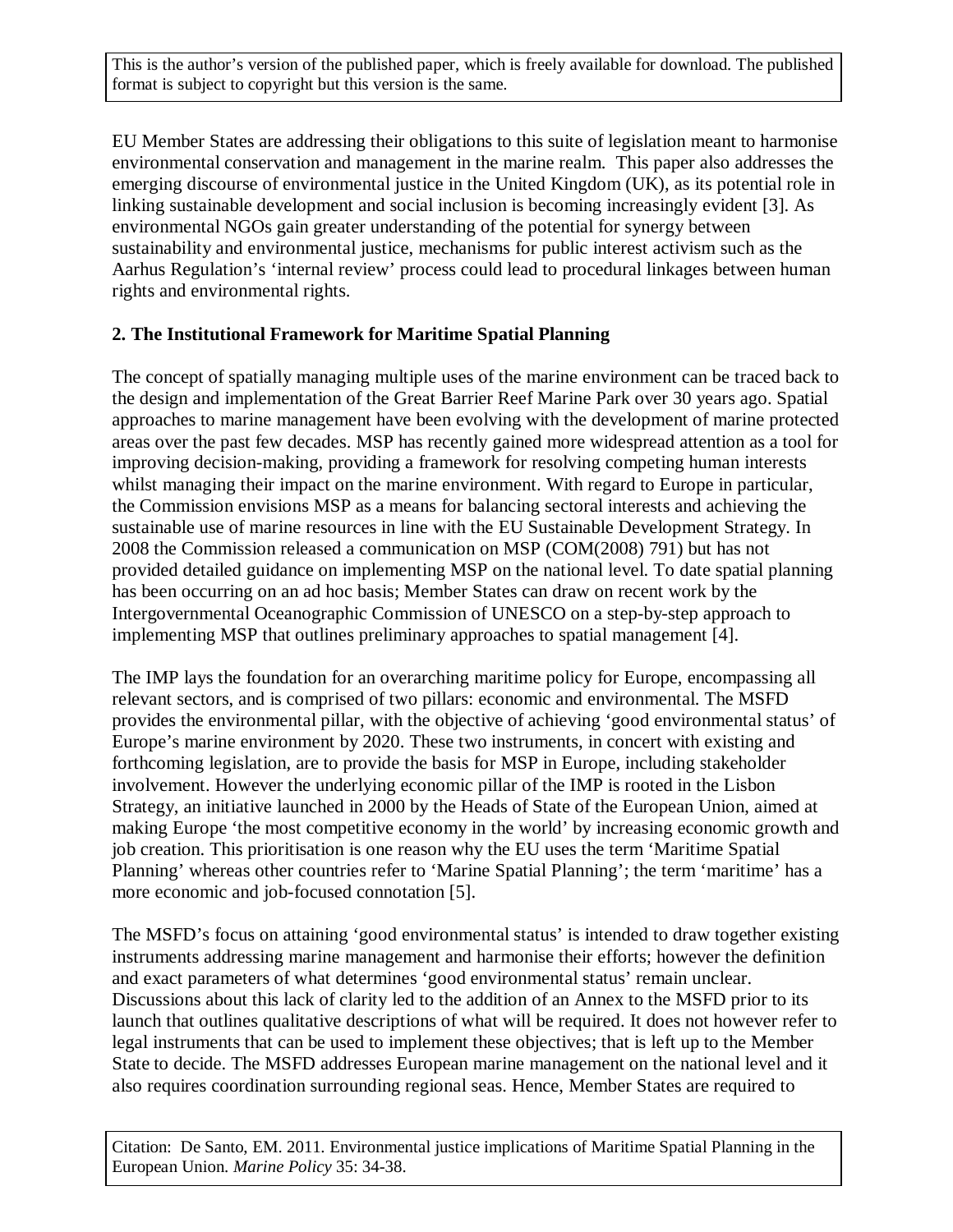implement the Directive into their national legislation and also address regional cooperation. How this is to be achieved remains to be determined, but it is highly likely that public participation will play a key role, especially with regard to alternative livelihood issues related to fisheries management. The remainder of this section explores how stakeholder engagement is being incorporated in marine management within Europe, with a particular focus on the UK.

# **2.1 Provisions For Stakeholder Engagement**

Chapter IV of the MSFD on 'Updating, Reports and Public Information' sets out requirements for providing access to environmental information and public consultation. In particular, Member States must regularly review their individual and regional marine strategies, report on the implementation of these instruments, and ensure that this information is publicly available within set time frames. Within this chapter of the MSFD, the Commission is also subject to requirements, namely regular reporting on the Directive's implementation.

Viewed within the context of the requirements set by the Aarhus Convention, the MSFD is in line with the Convention's emphasis on access to environmental information and public engagement. Article 19 encourages the use of existing management bodies for the latter, including Regional Sea Conventions, Scientific Advisory Bodies and Regional Advisory Councils. It is worth noting however that there is some danger in relying on pre-existing bodies, such as Regional Advisory Councils (RACs), which are viewed by some as 'talking shops' without real influence. RACs were set up as regional consultative bodies following the 2002 reform of the Common Fisheries Policy, with the intention of providing stakeholder input into the decision-making process. Seven RACs have been established, covering the Baltic Sea, the Mediterranean Sea, the North Sea, North-Western waters, South-Western waters, pelagic stocks, and the high seas/long distance fleet. Six of these are currently functioning; the Mediterranean RAC is the most recently established and still forming. Whilst the RACs are intended to be widely inclusive and allow for deliberation, they are also a potential stage for intra-industry power relations that can hinder and manipulate policy making [6].

Given the range of issues that need to be addressed in order to attain 'good environmental status', it would be more efficient to integrate existing regional stakeholder bodies and include additional sectors. The RACs only address fishing; bringing these stakeholders together with representatives from shipping, dredging, oil and gas extraction, and other activities that impact the environment would be more effective, as well as a strong step towards building a framework for MSP. The UK provides an interesting example of how a Member State is implementing the MSFD and restructuring its internal governance structure to best implement spatial approaches to management.

## **2.2 Marine Management: The UK Example**

The UK is in the process of transposing the MSFD into national legislation, as all European Directives must be implemented by Member States through the creation of new national instruments. The draft Marine Strategy Regulations are intended to come into force in July 2010 and outline parameters for public participation in line with the MSFD. Part 4 on procedural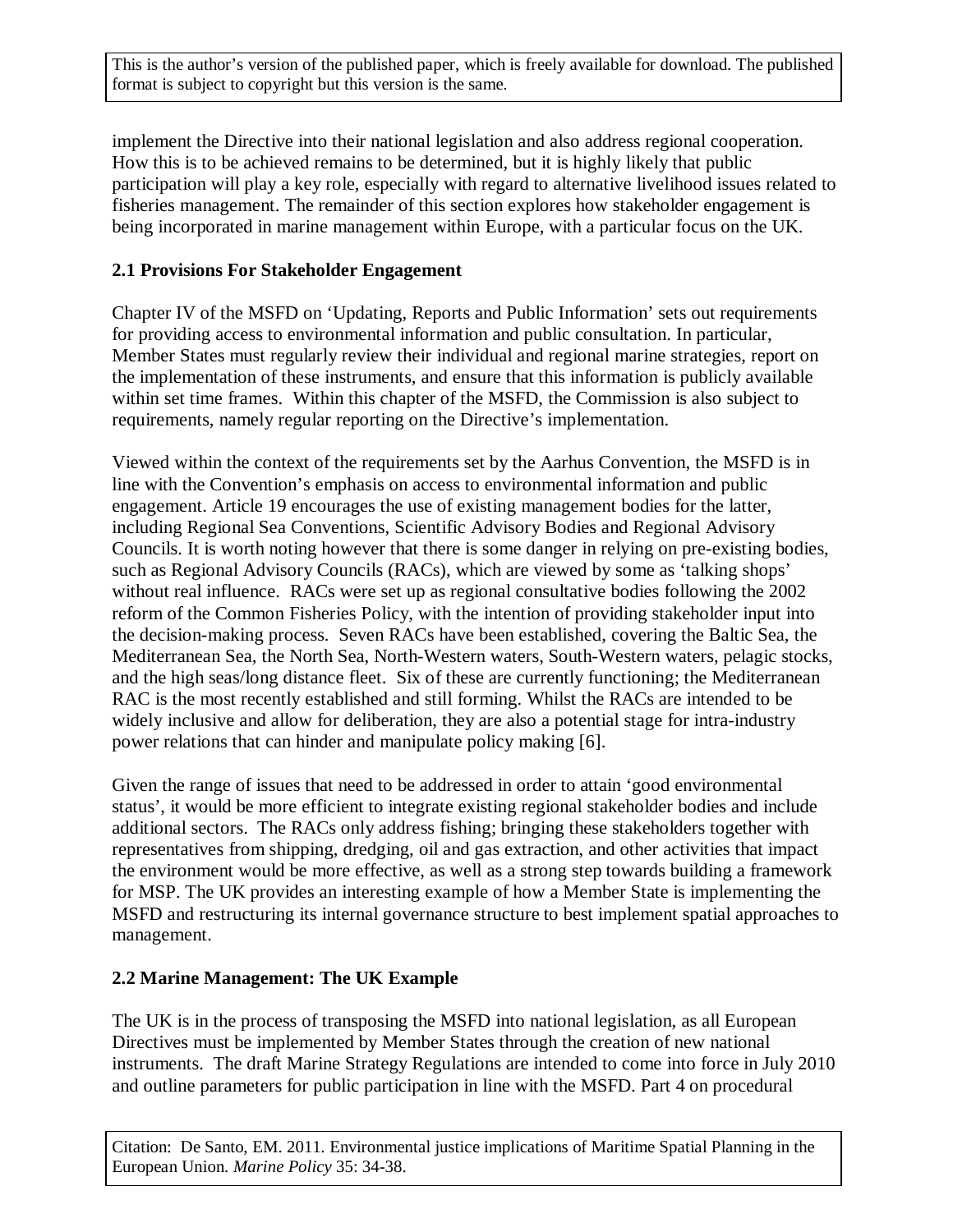requirements contains a section (18) on public participation that sets out requirements for keeping the public informed and involved in preparing, modifying and reviewing monitoring programmes and programmes of measures as set out in the regulations.

In parallel with the development of the European IMP and MSFD, the UK has been designing unilateral legislation towards MSP. In 2009 the UK released its Marine and Coastal Access Act, building on seven years of development that began with a Marine Stewardship Report in 2002 and was fuelled by a Government election manifesto commitment in 2005: *'Through a Marine Act, we will introduce a new framework for the seas, based on marine spatial planning, that balances conservation, energy and resource needs. To obtain best value from different uses of our valuable marine resources, we must maintain and protect the ecosystems on which they depend'*. This Act unifies the UK's approach to marine management using MSP as a mechanism to balance conservation, energy and resource needs.

A significant outcome of the Act is the creation of a Marine Management Organisation (MMO) to bring together several marine management functions within one body. The MMO will take the place of the Marine and Fisheries Agency, thereby integrating fisheries management and enforcement with wider marine management functions. However the MMO only has jurisdiction over English territorial waters (i.e. out to 12 nautical miles from shore) and over non-devolved matters in the offshore area (i.e. between 12-200 nautical miles). Under the devolution settlements, both Wales and Northern Ireland are permitted to ask the MMO to undertake functions on their behalf (at a charge); Scotland does not have such an arrangement in place [7]. In 2010 Scotland released the Marine (Scotland) Act in parallel to the UK's Marine and Coastal Access Act, establishing a new overarching authority to coordinate its marine management, called Marine Scotland, encompassing the functions of the previous Scottish Government Marine Directorate, Fisheries Research Services, and Scottish Fisheries Protection Agency. In Wales, the Welsh Assembly Government will take on the role of the MMO, and in Northern Ireland it is currently the Northern Ireland Executive.

Devolution is a key issue affecting the implementation of environmental legislation in the UK. Following the devolution settlement of 1999, fisheries management has been devolved among the relevant Scottish, Welsh, English and Northern Irish authorities, whilst nature conservation has not (except in the case of Scotland, which gained jurisdiction over planning and nature conservation out to 200nm in 2008). This discrepancy is mirrored in the European Commission's relationship with Member States wherein the latter are responsible for nature conservation whilst fisheries management falls within the exclusive jurisdiction of the Commission. As a result, Member States face a difficult challenge implementing nature conservation in areas threatened by fishing activities [8]. The MSFD implementing regulations are not yet in force and the Marine and Coastal Act is still quite new; it is therefore too early to make an assessment of how effectively the UK will manage its marine environment within a devolved framework, nevertheless it is worth mentioning these underlying tensions so as to better appreciate the inherent challenges this country faces in meeting the European objective of acquiring 'good environmental status' by 2020. As Bulkeley [9] argues, it is unwise to assume that environmental governance functions smoothly from international to national and then local levels, rather issues are created, constructed, regulated and contested between, across and among scales. Certainly for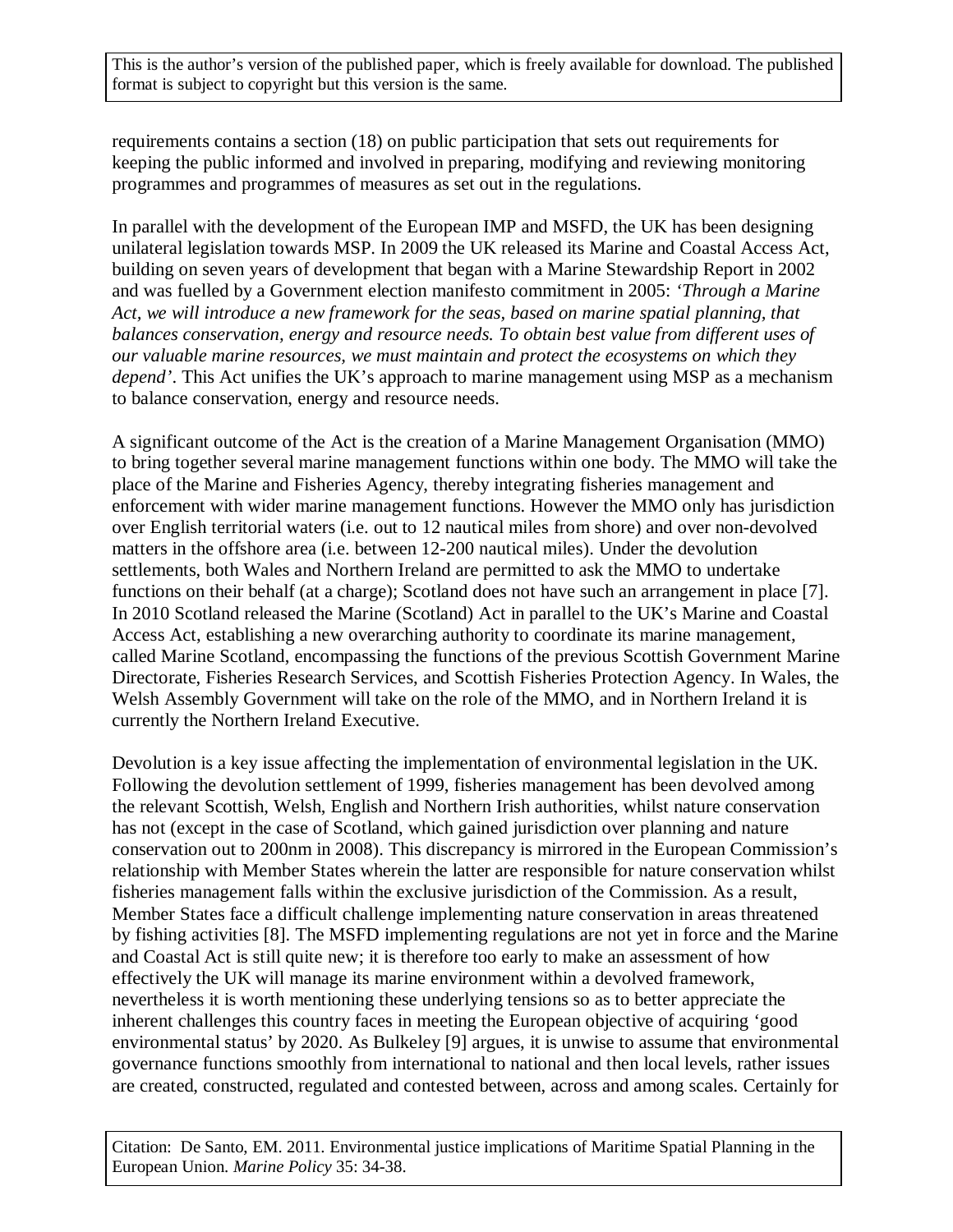the UK, membership within the EU provides a degree of complexity which is further complicated by the process of devolution. Whilst there exist tensions between Directorates within the Commissions, there are also tensions between Member State and European advisory bodies, especially with regard to the science-policy interface [5].

With regard to public engagement, the Marine and Coastal Access Act requires the preparation and publishing of 'statements of public participation' (SPP) prior to the preparation of marine plans. Detailed guidance on required content and time frames for implementing SPPs is set out in the supplementary materials to the Act, under Schedule 5 on the preparation of marine policy statements. In order to understand the broader agenda under which public participation is evolving in the UK, the following discussion examines the Aarhus Convention and its implications for EU Member States, as well as wider issues of NGO politics and environmental justice.

## **3. The Aarhus Convention**

The Aarhus Convention was adopted in 1998 under the auspices of the United Nations Economic Commission for Europe and came into force in 2001. Its continued global relevance is due to the fact that it is the first comprehensive effort at the supra-national level at implementing Principle 10 of the Rio Declaration, providing legally binding obligations on public access to environmental information, decision-making, and justice [10]. The opening article of Convention emphasises the 'right of every person of present and future generations to live in an environment adequate to his or health and well-being'. This linkage between human and environmental rights may seem fixed, however it is worth noting that upon signing the Convention, the UK made a declaration specifying that this reference only represents an aspiration behind the negotiation of the treaty and that the legal rights binding parties are limited to the three pillars of the convention [10]. In addition, at the time of the Aarhus Convention's adoption, the United States criticized its compliance mechanism for the power it grants to non-State, non-Party actors [11].

The Convention is comprised of three pillars: access to environmental information, public participation in environmental decision-making, and access to justice. The Convention itself is fairly weak legally, lacking enforcement mechanisms, but it makes an important statement on the importance of public participation in environmental decisions, and its obligations are given teeth through EU legislation [12]. The European Community has been a Party to the Aarhus Convention since 2005, and has implemented it via two Directives and a Regulation. The Directives address public access to environmental information (Directive 2003/4/EC) and public participation in environmental decision-making (Directive 2003/35/EC). The Regulation (Regulation 1367/2006, hereafter referred to as the Aarhus Regulation) addresses the application of the provisions of the Aarhus Convention, including that enabling NGOs meeting certain criteria to request an 'internal review' of administrative acts or omissions. This mechanism is discussed in greater detail below. Another Directive addressing the third pillar of the Convention, i.e. access to justice, was proposed in 2003 (COM(2003) 624) however whilst the European Parliament has supported the proposal, a coalition of countries within the Council of Ministers has so far prevented this Directive's adoption [13]. If the third pillar of the Convention is not implemented into European law as a Directive, the EU will not be able to completely ratify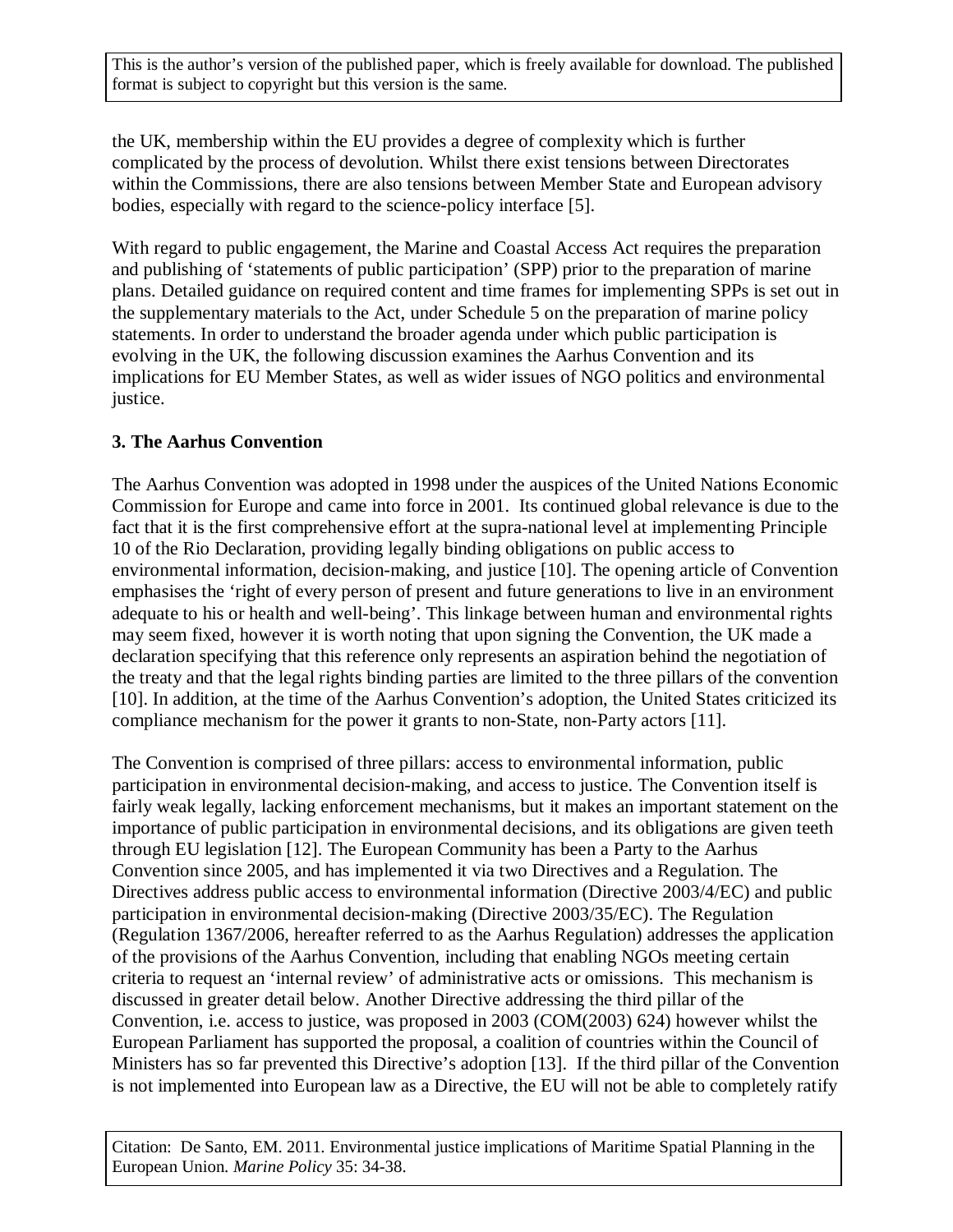the Convention and will lose credibility at the international level. Without a Directive on access to environmental justice, there is no framework to guide how Member States implement this pillar of the Convention, which will result in different levels of environmental protection and enforcement on the national level.

# **3.1 Accountability and Agency**

One of the fundamental tenets underpinning the Aarhus Convention is the right of a citizen of Europe 'to live in an environment adequate to his or her health and well-being' (preamble, para. 7). Individuals have gained environmental rights under international law with the increased availability of complaint procedures. The Inspection Panel of the World Bank and the noncompliance mechanism established under the Aarhus Convention represent formal mechanisms for implementing this right [14]. Three key aspects of the Convention's compliance mechanism include: (1) the ability of NGOs to nominate experts for possible election to the Compliance Committee, (2) the requirement that all Committee members be independent experts rather than representatives of State Parties to the Convention, and (3) the right of any member of the public and any NGO to file a 'communication' with the Committee alleging a Party's noncompliance [11]. The power granted to NGOs to participate in the meeting of Parties is not unusual for international environmental agreements, but the ability to nominate candidates for election to the Convention's implementation committee is unique [14]. Environmental NGOs played a substantive role in the negotiation and drafting of the Convention, and can be seen as 'principal clients' of the treaty, given their inclination to act on behalf of the public [10].

Whilst the 1993 Lugano Convention was the first international agreement to elaborate rules governing access to national courts to allow the enforcement of environmental obligations in the public interest, the Aarhus Convention goes a step further, providing public access to a review procedure before a court of law (Article 9(2)). This right has been implemented in the Aarhus Regulation as a 'request for internal review' mechanism: any NGO that meets certain criteria is entitled to make a request for internal review to the Community institution or body that has adopted an administrative act under environmental law (or omitted to do so). The criteria for NGOs to be entitled to make a request for internal review are set out in Article 11 of the Regulation as follows: '(a) it is an independent non-profit-making legal person in accordance with a Member State's national law or practice; (b) it has the primary stated objective of promoting environmental protection in the context of environmental law; (c) it has existed for more than two years and is actively pursuing the objective referred to under (b); and (d) the subject matter in respect of which the formal request for internal review is made is covered by its objective and activities'.

It can be inferred that the procedural rights granted to NGOs brings them within the standing requirements of the EU Treaty to access the European Court of Justice (ECJ) [15]. This empowerment is in line with the European Commission and ECJ's view of third parties (i.e. individuals, industry and NGOs) as allies against reluctant Member States in making legislative progress. However it is important to question whether NGOs truly represent the public, and consider whether NGO involvement equals improved democracy [12]. Looking back over past experience with European environmental legislation, it has been argued that the key role granted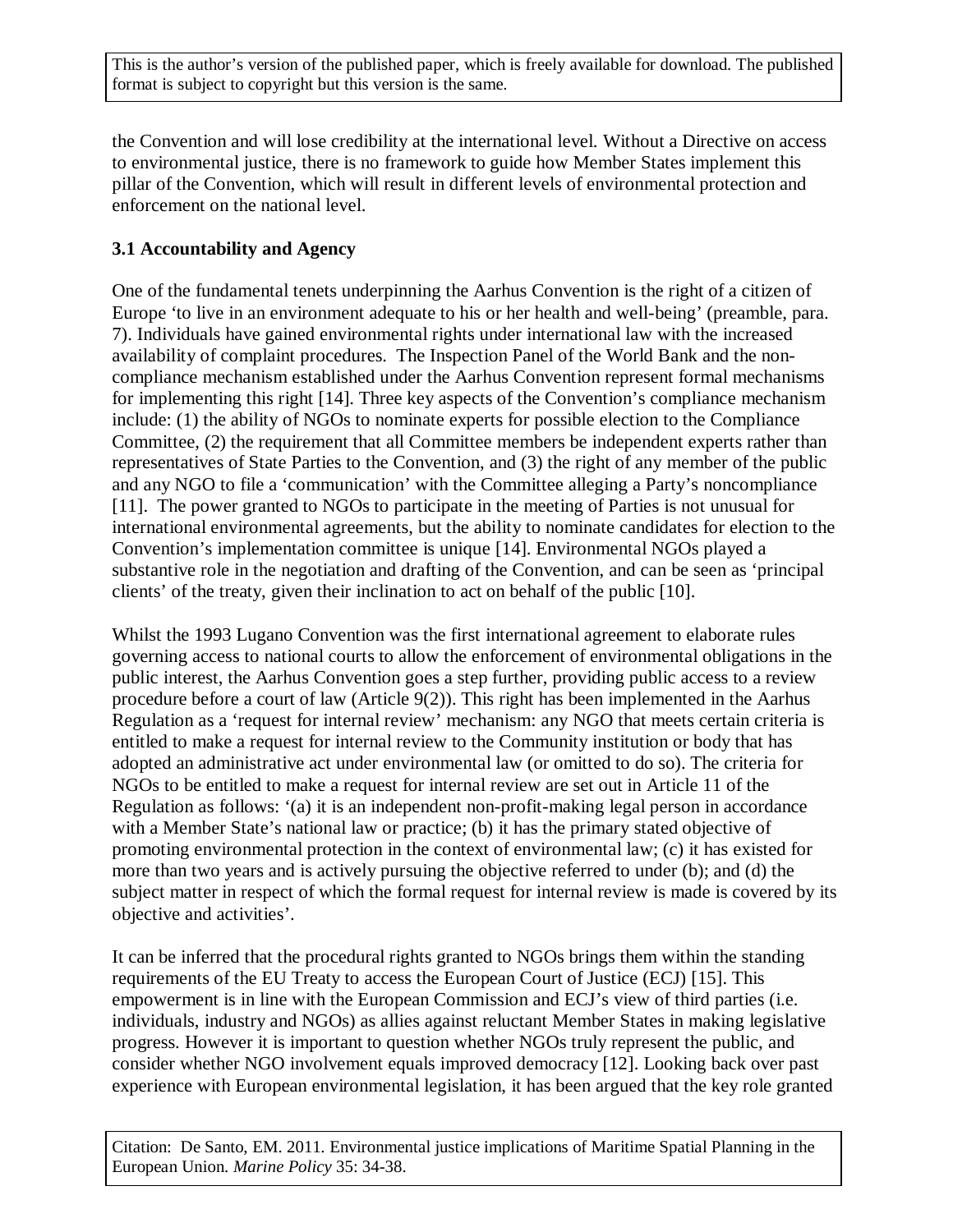to environmental NGOs in the establishment, interpretation and implementation of the Habitats Directive may indicate disparity between the European and national priorities [16, 17, 18]. A key impediment to pursuing an internal review is the issue of costs. Although the Aarhus Convention requires that court procedures must not be 'prohibitively expensive' (Art 9(4)), it seems unlikely that this requirement will be met [19]. Under English law the losing party pays the costs of the successful party and the costs of a one-day hearing could result in a claim for £100,000 [20].

'Transparency' as a moral and political imperative is closely associated with accountability and inclusive governance [21, 22]. There has been a long tradition of public participation in environmental matters in England and Wales, primarily related to pollution permitting [19]. In recent years, there has been an increased emphasis on 'transparency, information, participation and access to justice' in the UK: principles outlined in the Government's Sustainable Development Strategy and driven by a general loss of public confidence in scientific advice from government. This loss of confidence may have largely been driven by the BSE crisis in which the link between BSE in cattle and CJD in humans was announced following some years of denial by the government [12]. The controversy surrounding genetically modified organisms (GMOs) and more recent doubts about the validity and objectivity of climate change research (i.e. the recent 'climategate' scandal) have further weakened public faith in the government and strengthened the case for access to environmental information. Given the focus of the Aarhus Convention on procedural rather than substantive rights, it is worth examining the relationship between environmental and human rights, as this relationship underlies NGO public interest activism.

## **3.2 Linkages Between Human and Environmental Rights**

The environmental justice movement began as a spinoff of the environmental movement focused on civil rights; it recognises that environmental discrimination exists on the basis of race, gender and class. In examining environmental justice, it is useful to adopt a social constructivist approach, i.e. recognising the environment as a social construction, and environmental problems as social problems. One way of expressing this approach is to view environmental justice as an interpretive 'frame', fashioned simultaneously from the bottom-up (local grass roots groups) and top-down (national organisations conveying the term to local groups) [23]. The concept of environmental justice can also be viewed as a paradigm, i.e. an ideological package expressing bodies of thought that change over time and according to the actors responsible for its development [24]. Consequently, it can be argued that the environmental justice movement functions as a social movement, relying on discourses about injustice as an effective mobilizing tool [24]. Mainstream environmental activists and environmental justice activists exist for the most part in different social spheres, and thus have different perspectives and perceptions of environmental issues. This leads to another perspective on environmental justice, which views it in terms of a politics of scale [25]. The politics of environmental justice can therefore be seen in terms of tensions between the scale(s) of the problem itself and the scale(s) at which the problem is to be addressed via government policy [26].

Within the context of fisheries management, Jones [27] makes a distinction between social and environmental justice wherein social justice refers to the fair and economically sustainable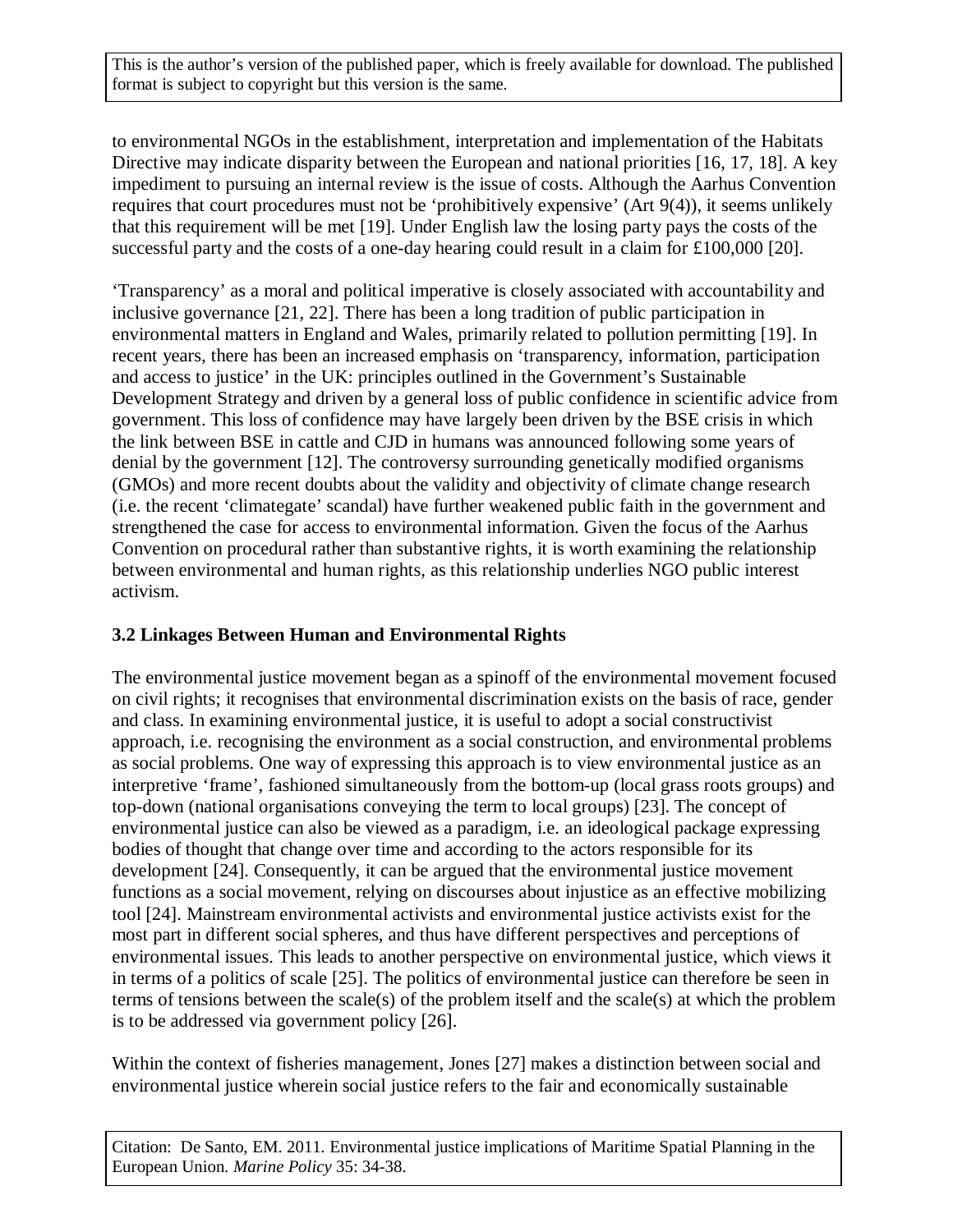allocation of adequate access to fishing grounds and stocks amongst fishers, and environmental justice relates to managing the ecological impacts of fishing for the wider societal benefit of present and future generations. A full discussion of the growth and development of the environmental justice movement is beyond the scope of this article, but it can be inferred that to date, the discourse of environmental justice has been somewhat separate from that of environmental management. However as we move towards a more widely encompassing 'sustainability science' [28], it seems likely that divisions within the environmental movement will need to fade and partnerships grow. It has been argued [3] that as environmental justice discourse has matured, it has become increasingly evident that it should play a role in the wider agendas for sustainable development and social inclusion. This point is worth emphasising in terms of the linkages between human and environmental rights.

As outlined by Boyle [29], environmental rights do not fit neatly within the realm of human rights, rather there are at least three areas of broad interaction. First, there is a right to environmental information, as codified under the Aarhus Convention and described above – this right can be seen as empowering NGOs to intervene on the public's behalf to gain information and lobby governments to meet minimum standards for protecting people and their property from environmental harm. Second, the right to a healthy environment can be seen as an economic or social right comparable to those promoted by the 1966 United Nations Covenant on Economic Social and Cultural Rights. A third approach would be to treat environmental quality as a collective or solidarity right, giving the collective public (rather than individuals) a right to determine how their environment and natural resources should be managed and protected [29]. None of these approaches addresses environmental rights as stand-alone, but rather as a greening of human rights law. The Aarhus Convention does recognize that protection of the environment is essential to human well-being and the enjoyment of basic human rights, however its focus is strictly procedural, as mentioned earlier.

## **4. Concluding Remarks**

As it stands, the EU has implemented the Aarhus Convention via two directives and a regulation. Whilst the two directives are aimed at access to information and environmental decision-making, they do not directly address justice, however this is covered to some extent in the Aarhus Regulation via the 'internal review' mechanism described above. A directive aimed solely at environmental justice would ensure equitable legal access to justice across the EU; maintaining equal footing across Europe on this issue is particularly important given the MSFD requirement to implement MSP both nationally and regionally. Most Member States have now ratified the Convention directly, thus technically they have agreed to implement all three pillars of the Convention, including justice, however the passage of a third directive would ensure common standards across Europe and help strengthen transboundary governance in its regional seas.

At the same time, the increased role of NGOs and wider societal interests in marine environmental decision-making has been viewed by some in the fishing industry with resentment and fear of marginalisation, especially with regard to the designation of marine protected areas [27]. As we move towards a more inclusive governance model, building greater public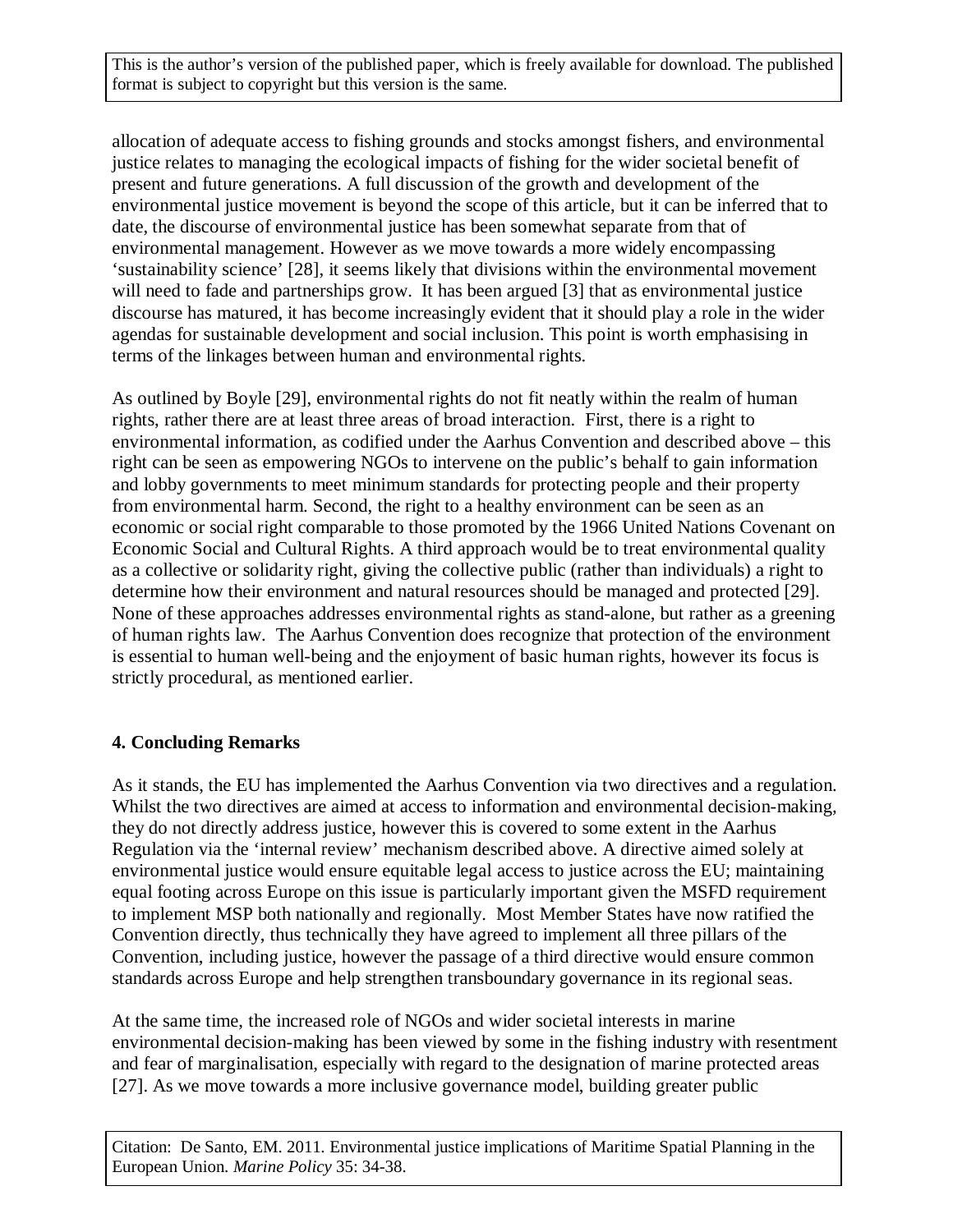participation into processes such as MSP, there is some risk of what has been termed a 'participation paradox' [30] whereby the greater the number of actors, the smaller the role each plays, and the lesser the importance of each sector. Nevertheless it is important to ensure the participation of all sectors that will be affected by and involved in MSP both nationally and regionally within European Member States and regional seas. For this reason it is recommended not to build on existing bodies such as RACs, but to create new partnerships where different sectors will feel they are on equal footing. Given the procedural power granted to NGOs through the Aarhus Regulation, there is an impetus on Member States to implement the MSFD and MSP in an equitable and transparent manner.

The UK has been a leader in maritime management to date and it is hoped that they will serve as an example for the future management of Europe's coasts and seas. However the path towards achieving MSP and 'good environmental status' of the European marine environment is at risk from the complex scales of governance and politics both within the EU and between Member States, and will require both third party (i.e. NGO) vigilance and adaptive approaches to management.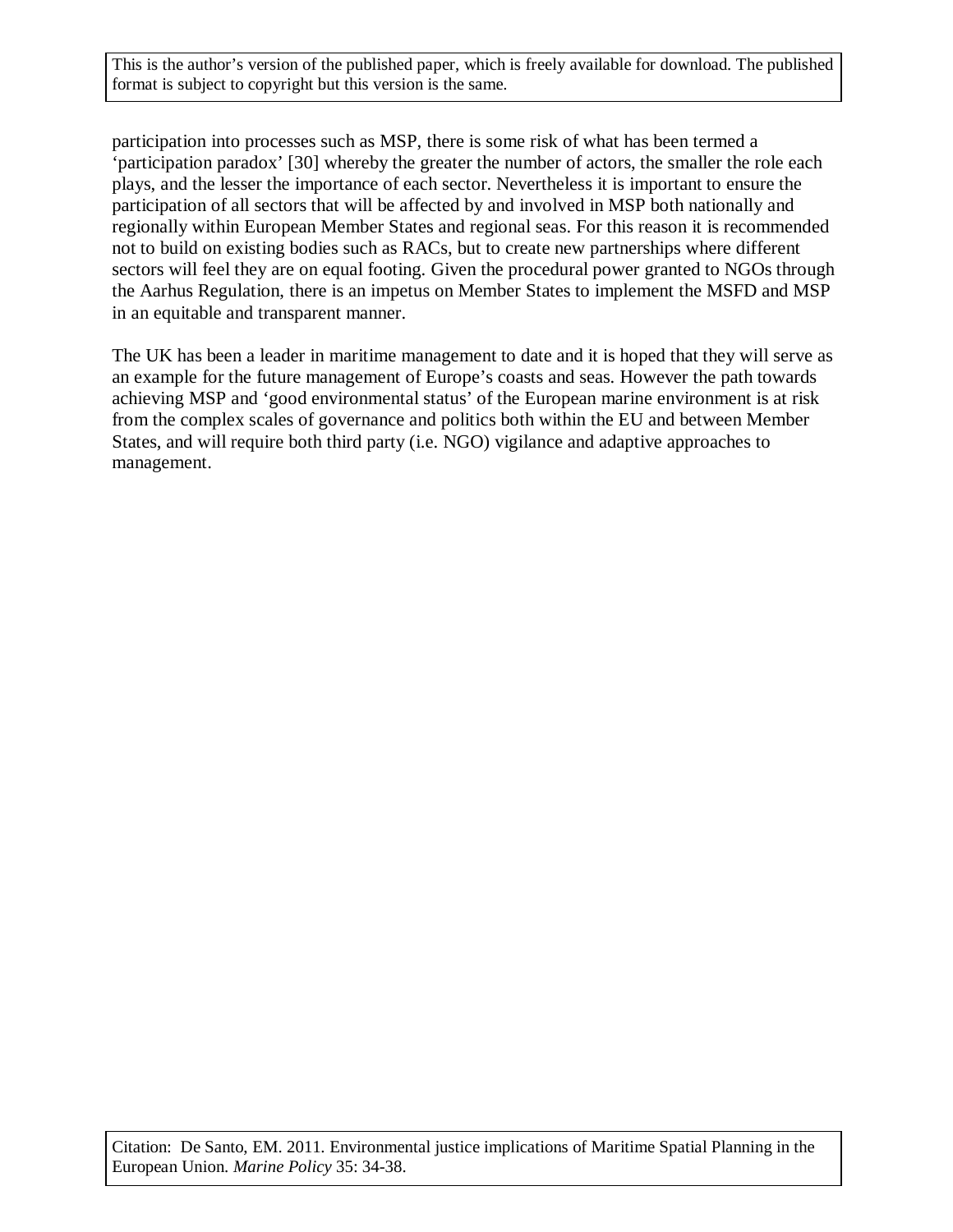# **5. References**

[1] European Commission (2007). Communication from the Commission to the European Parliament, the Council, the European Economic and Social Committee and the Committee of the Regions: An Integrated Maritime Policy for the European Union. COM(2007) 575 final, Brussels 10.10.2007.

[2] McLeod KL, Lubchenco J, Palumbi SR, Rosenberg AA. Scientific Consensus Statement on Marine Ecosystem-Based Management. Signed by 221 academic scientists and policy experts with relevant expertise and published by the Communication Partnership for Science and the Sea 2005. Available online at

http://compassonline.org/pdf\_files/EBM\_Consensus\_Statement\_v12.pdf (accessed 8 July 2010).

[3] Agyeman H, Evans B. 'Just sustainability': the emerging discourse of environmental justice in Britain? The Geographical Journal 2004; 170(2): 155-164.

[4] Ehler C, Douvere F. Marine Spatial Planning: A step-by-step approach toward ecosystembased management. Intergovernemntal Oceanographic Commisssion and Man and the Biosphere Programme 2009. IOC Manual and Guides No. 53, ICAM Dossier No.6. Paris: UNESCO.

[5] De Santo EM. 'Whose science?' Precaution and power-play in European marine environmental decision-making. Marine Policy 2010; 34(3): 414-420.

[6] Griffin L. All aboard: Power, participation and governance in the North Sea Regional Advisory Council. International Journal of Green Economics 2007; 1(3-4): 478-493.

[7] Department for Environment, Food and Rural Affairs. Her Majesty's Government and the Marine Management Organisation Framework Document 2007. Available online at: http://www.defra.gov.uk/environment/marine/documents/legislation/mmo-framework.pdf (accessed 8 July 2010)

[8] De Santo EM, Jones PJS. Offshore marine conservation policies in the North East Atlantic: Emerging tensions and opportunities. Marine Policy 2007; 31: 336-347.

[9] Bulkeley H. Reconfiguring environmental governance: Towards a politics of scales and networks. Political Geography 2005; 24: 875-902.

[10] Morgera E. An update on the Aarhus Convention and its continued global relevance. Review of European Community and International Environmental Law 2005; 14(2): 138-147.

[11] Kravchenko S. The Aarhus Convention and innovations in compliance with multilateral environmental agreements. Colorado Journal of International Environmental Law and Policy 2007; 18: 1-50.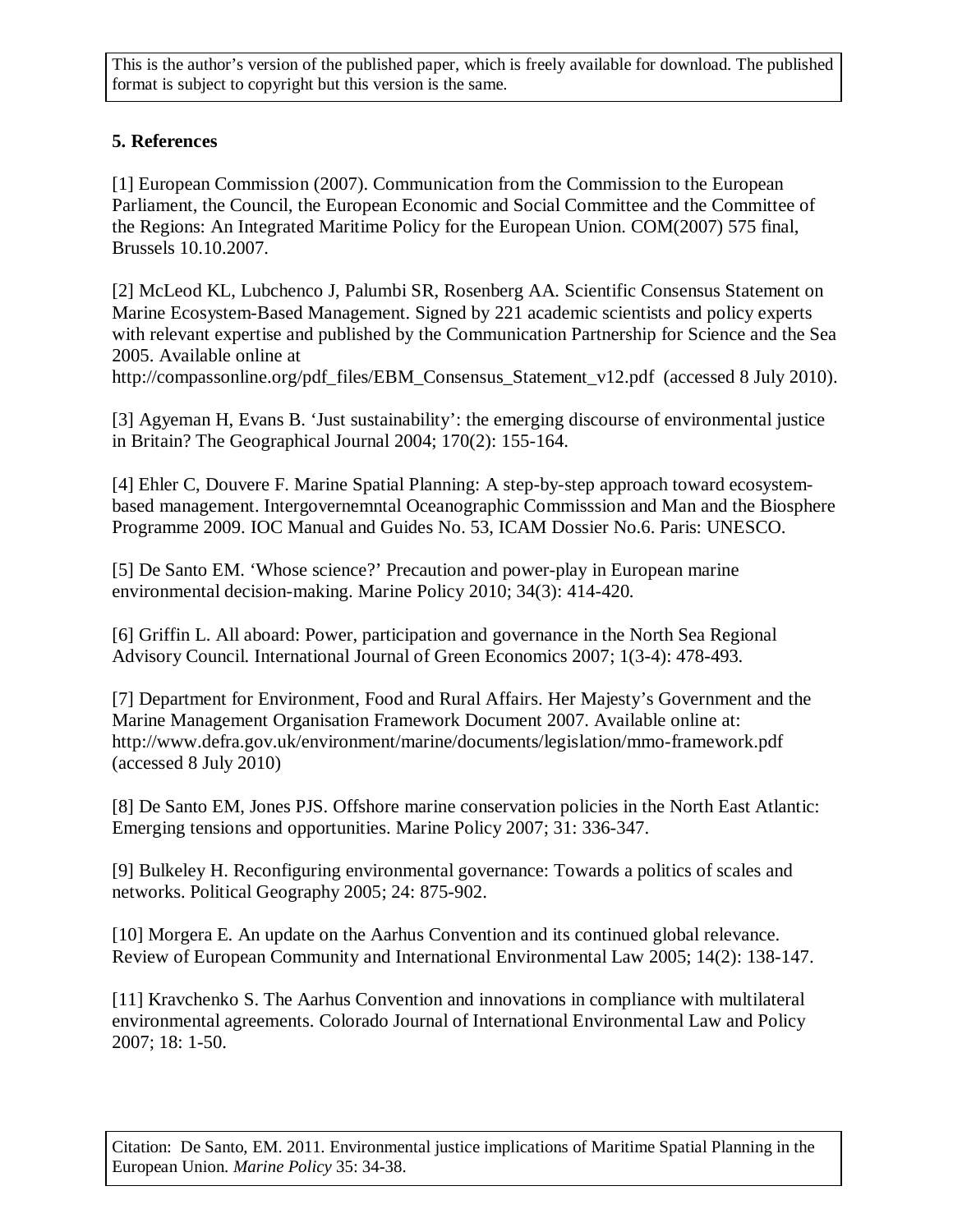[12] Lee M, Abbot C. The usual suspects? Public participation under the Aarhus Convention. The Modern Law Review 2003; 66(1): 80-108.

[13] Hallo R. How far has the EU applied the Aarhus Convention? Report prepared for the European Environmental Bureau 2007. Available online: http://www.eeb.org/index.cfm/activities/governance-tools/aarhus/ (accessed 8 july 2010)

[14] Sands P. Principles of International Environmental Law,  $2<sup>nd</sup>$  Edition. Cambridge: Cambridge University Press; 2003.

[15] Crossen T, NiessenV. NGO Standing in the European Court of Justice – Does the Aarhus Regulation Open the Door? Review of European Community and International Environmental Law 2007; 16(3): 332-340.

[16] Fairbrass J, Jordan A. Protecting biodiversity in the European Union: National barriers and European opportunities? Journal of European Public Policy 2001; 8: 499-518.

[17] Weber N, Christophersen T. The influence of non-governmental organisations on the creation of Natura 2000 during the European policy process. Forest Policy and Economics 2002; 4: 1-12.

[18] Paavola D. Protected area governance and justice: Theory and the European Union's Habitats Directive. Environmental Sciences 2003; 1(1): 59-77.

[19] Waite A. A new garden of Eden? Stimuli to enforcement and compliance in environmental law. Pace Environmental Law Review 2007; 24: 343 -375.

[20] Paradissis JJ, Purdue M. Access to Environmental Justice in United Kingdom Law. Pages 289-316 in: Harding A (ed). Access to Environmental Justice: A comparative study. Leiden: Martinus Nijhoff Publishers, 2007.

[21] Mason M. Transparency for whom? Information disclosure and power in global environmental governance. Global Environmental Politics 2008; 8(2): 8-13.

[22] Gupta A. Transparency under scrutiny: Information disclosure in global environmental governance. Global Environmental Politics 2008; 8(2): 1-7.

[23] Čapek SM. The "environmental justice" frame: A conceptual discussion and an application. Social Problems 1993; 40(1): 5-24.

[24] Taylor DE. The rise of the environmental justice paradigm: Injustice framing and the social construction of environmental discourses. American Behavioral Scientist 2000; 43(4): 508-580.

[25] Kurtz HE. Scale frames and counter-scale frames: constructing the problem of environmental injustice. Political Geography 2003; 22: 887-916.